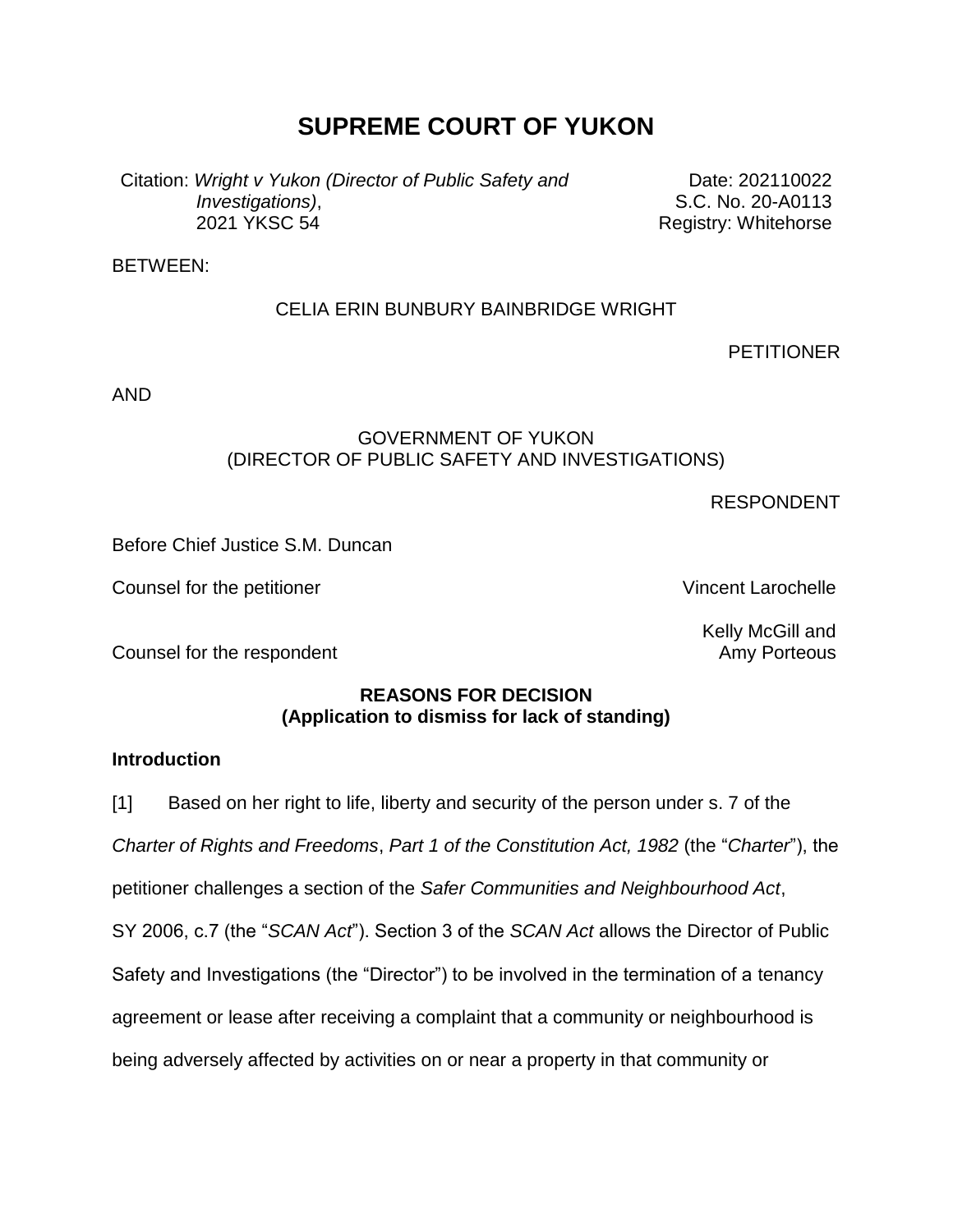neighbourhood. The petitioner seeks a declaration of constitutional invalidity of this section.

[2] The respondent Yukon government brings an application to strike this petition because they say the petitioner lacks standing. The petitioner received a notice of termination of tenancy from her landlord as well as a notice to terminate tenancy from the Director on December 9, 2020, effective December 15, 2020. The deadline was extended to January 30, 2021, after the petitioner objected. At some point before January 30, 2021, the notice from the Director was withdrawn as arrangements were made between the petitioner and her landlord.

[3] The issue to be decided is whether the petitioner has public interest standing to pursue this litigation, according to the test set out by the Supreme Court of Canada in *Canada (Attorney General) v Downtown Eastside Sex Workers United Against Violence Society,* 2012 SCC 45 ("*Downtown Eastside*"). A preliminary determination is whether an application to dismiss brought under Rule 20(26)(a) of the *Rules of Court* of the Supreme Court of Yukon is the appropriate way to proceed.

#### **Procedural issue – application to dismiss or determination of standing on a preliminary application**

[4] The Yukon government initiated this application as a motion to strike for no reasonable cause of action under Rule 20(26)(a). At the outset of the hearing, I questioned this procedure because it was not clear that a lack of standing in a petition seeking constitutional invalidity of a section of legislation is sufficient to constitute an absence of a reasonable cause of action. An application for a determination of whether the petitioner had standing was a possible option. The relevance of the choice of procedure is that the use of Rule 20(26)(a) has implications for the admissibility of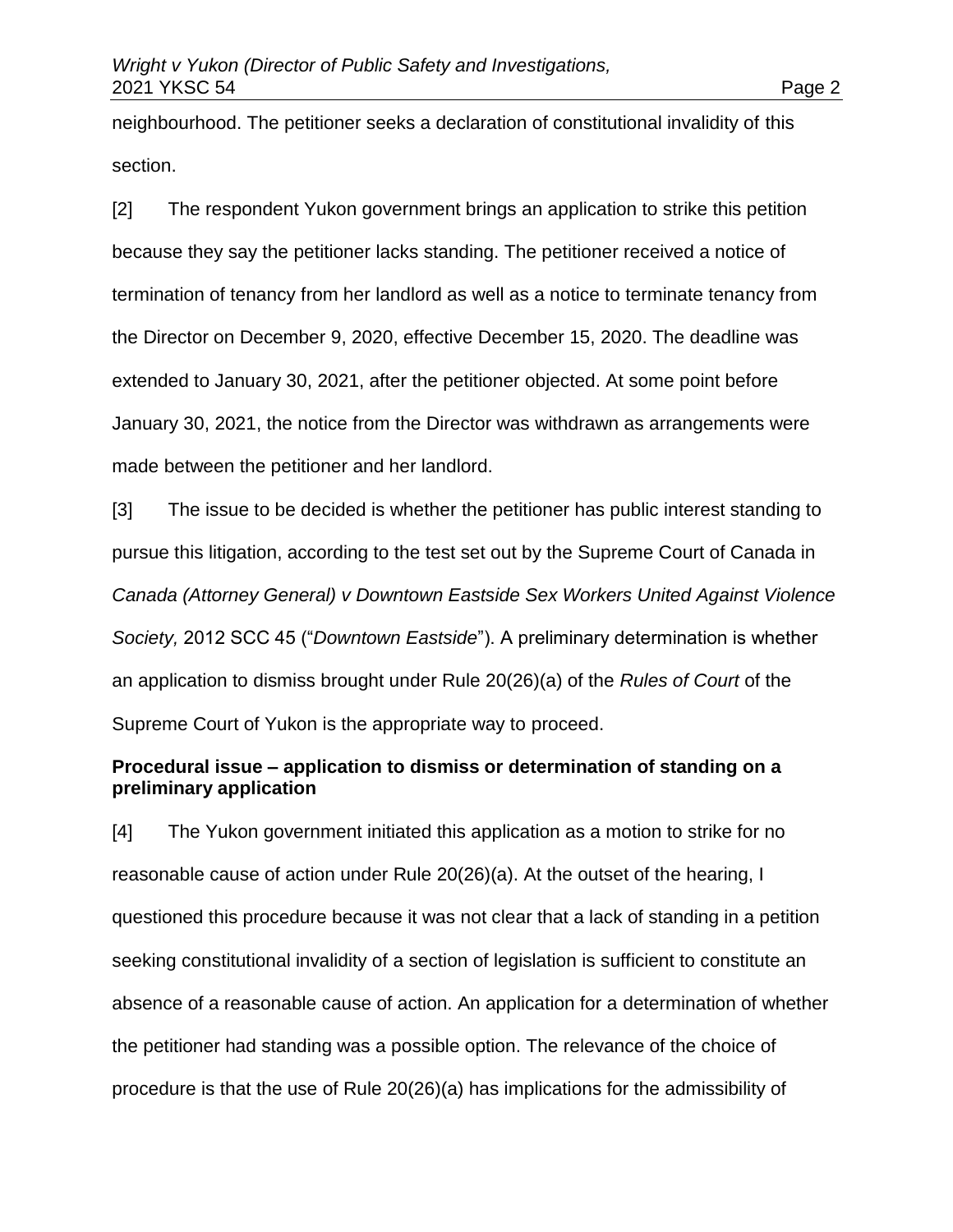evidence, whether or not the pleading is accepted as true, who has the onus, what is the applicable law, and whether the matter is final if the application is denied.

[5] The position of both parties was that an application to strike under Rule 20(26)(a) was an appropriate way to proceed. They argue that there is no cause of action if there are no proper persons before the Court.

[6] The Yukon government conceded however, that there are other ways to bring the matter before the court. For example, in *Zoocheck Canada Inc v Alberta (Minister of Agriculture and Forestry)*, 2019 ABCA 208 ("*Zoocheck*"), the applicant brought a preliminary application for a declaration they had standing to seek judicial review. In *Minister of Justice (Can.) v Borowski*, [1981] 2 SCR 575, the issue of legal standing of a taxpayer and citizen of Canada to challenge the validity of the law allowing for therapeutic abortions based on an infringement of the right to life enshrined in the *Canadian Bill of Rights*, RSC 1970, was argued fully at the Supreme Court of Canada by agreement of the parties. The main issue to be decided on appeal was the jurisdiction of the Saskatchewan Court of Queen's Bench to hear the matter, instead of the Federal Court.

[7] If this application were to proceed under Rule 20(26)(a), counsel for Yukon government conceded that the petitioner's evidence could be considered for the purposes of the application, except for the evidence about "backroom dealings" between the landlord and Yukon government, and evidence about Ms. Wright's plans to buy the house. In other words, the Yukon government would not insist on a strict application of Rule 20(29).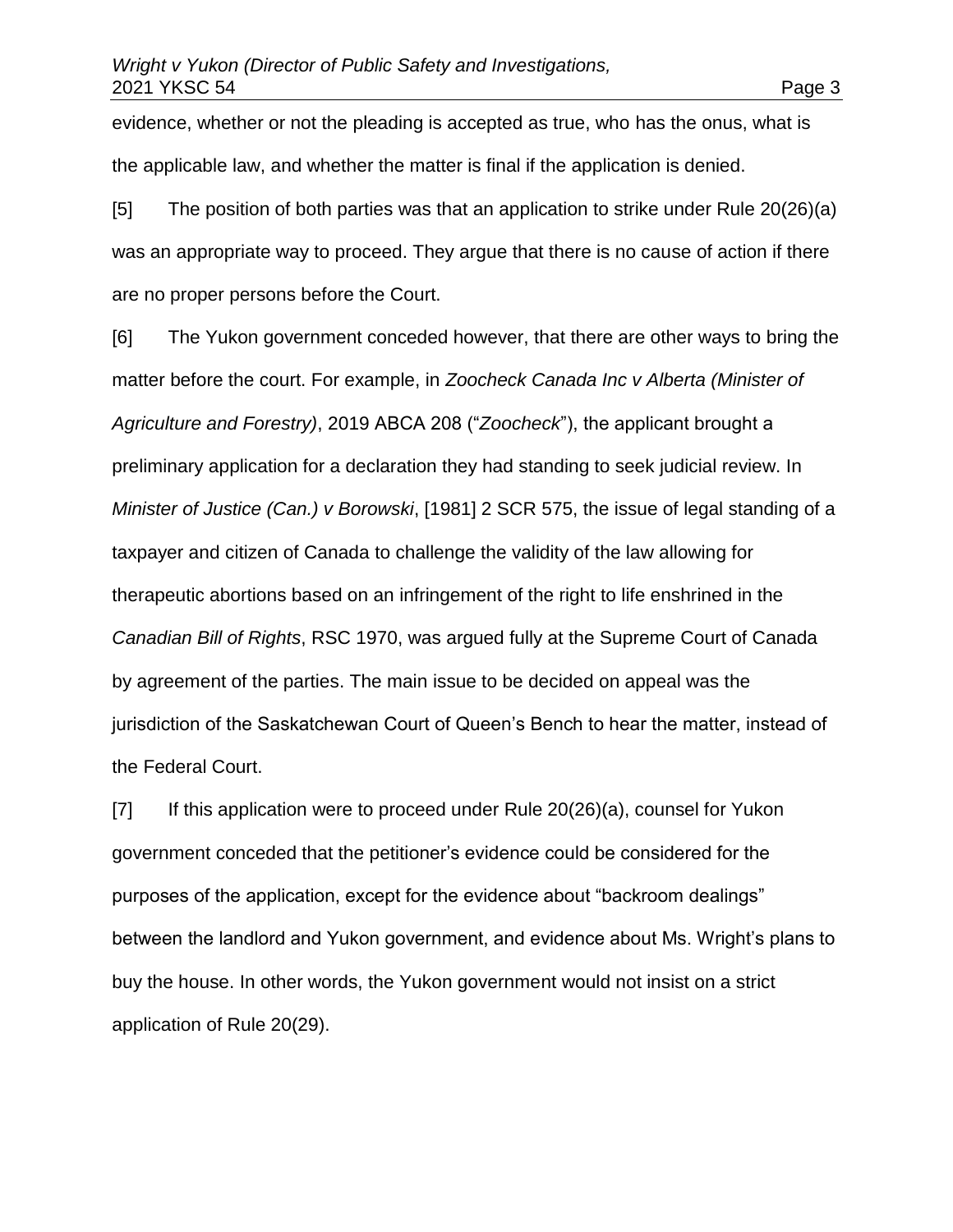[8] Counsel for the petitioner, Ms. Wright, referenced the case of *District of Kitimat v Alcan Inc*, 2006 BCCA 75 ("*Kitimat*"), where the Court of Appeal for British Columbia upheld the order of the chambers judge that the applicant Kitimat had no standing to maintain the proceedings. Similar to the case at bar, this was an application to dismiss a petition for declaratory relief for lack of standing. The Court of Appeal confirmed the judge's decision to determine standing as a preliminary issue was appropriate. The respondent had accepted all the facts pleaded as true, and this was sufficient for the court to make the determination. The appellate decision addressed only private interest standing.

[9] Having reviewed the cases in more detail, including those filed by Yukon government at the hearing (*Zoocheck* and *Canadian Council for Refugees v Canada (Immigration, Refugees and Citizenship)*, 2017 FC 1131 ("*Canadian Council for Refugees*")), and considering the arguments of both counsel, I agree that this matter can be considered under a Rule 20(26)(a) application.

[10] An application for a declaration of invalidity of a section of a statute based on a *Charter* right infringement, if grounded in a concrete factual dispute, can be considered a cause of action for the purpose of Rule 20(26)(a). Judicial definitions of causes of action are broad. For example, this Court in *Ross River Dena Council v Canada (Attorney General)*, 2007 YKSC 65 at para. 11 referenced *Dumoulin v Ontario* (2004), 71 OR (3d) 556 (SC) at paras. 23-25, where Cullity J. of the Ontario Superior Court of Justice noted that judicial explanations of "cause of action" have included:

> • "the particular act of the defendant which gives the plaintiff his cause of complaint"

> > …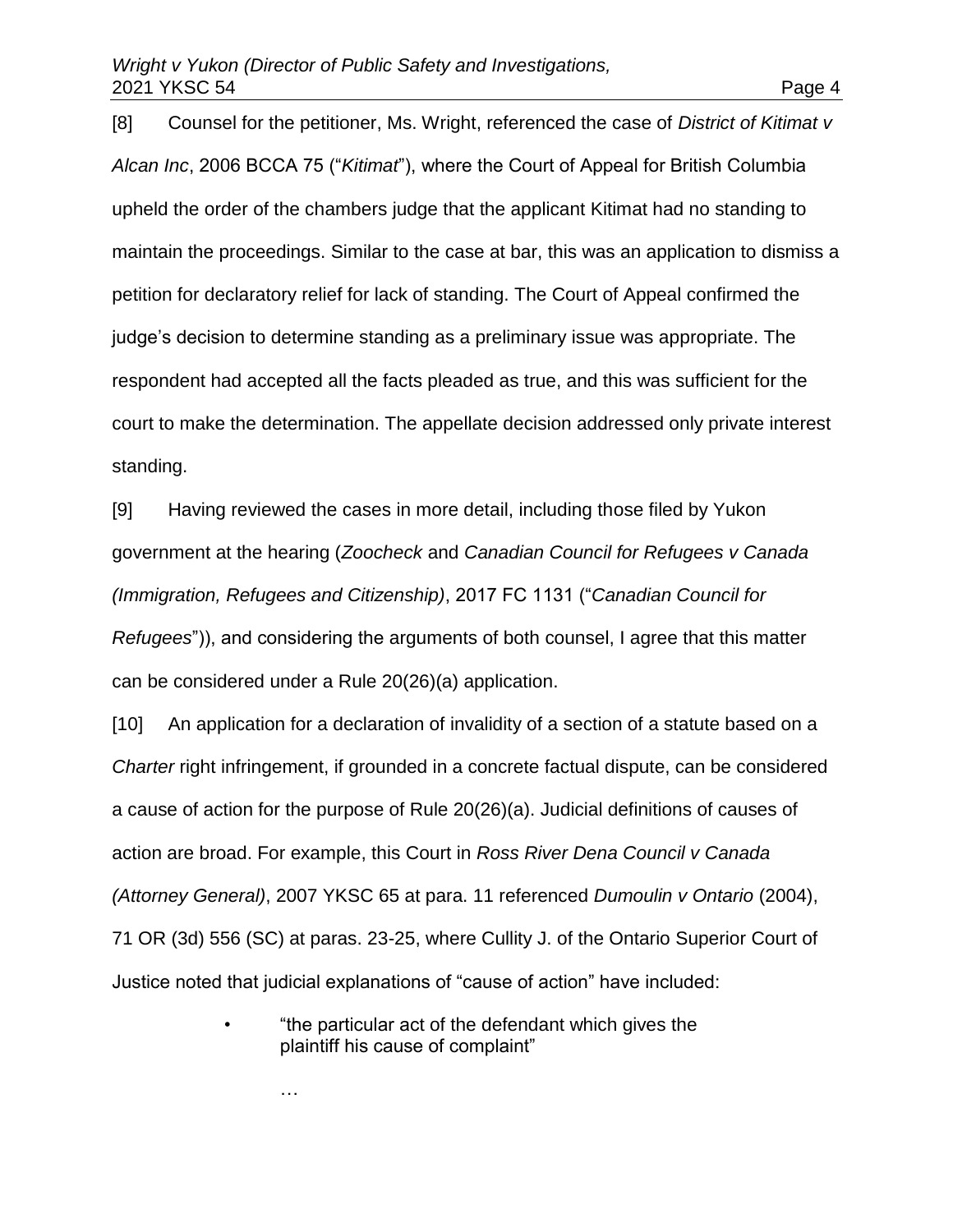…

- "the material facts that must be proven if the plaintiff is to establish a particular claim"
- "a factual situation the existence of which entitles one person to obtain from the court a remedy against another person"

[11] In that same case at para. 14, this Court referenced *Markevich v Canada*, 2003 SCC 9, where Major J. at para. 27, simply stated "[a] cause of action is only a set of facts that provides the basis for an action in court ...".

[12] The petitioner is seeking a remedy of a declaration of invalidity of a statutory provision applied by government officials to require her and her family to leave their residence on short notice without procedural fairness, in her view. This government action, authorized by statute, constitutes an act giving rise to the complaint, and creates a factual situation entitling the petitioner to seek a remedy against the government.

[13] As a result, no evidence is admissible on an application such as this, based on Rule 20(29), meaning the petitioner's affidavits may not be considered. I do not accept the Yukon government's proposed compromise, as there is not a principled basis to accept the majority of the petitioner's evidence but not all of her evidence.

[14] The onus is on the Yukon government to demonstrate it is plain and obvious that there is no reasonable chance of success based on lack of standing of the petitioner. The petitioner's pleading must be construed generously and drafting defects overlooked. The pleading must not be struck because of complex issues, novelty of claims or apparent strength of the defences to the claim. All facts in the pleading must be accepted as true, except for those incapable of proof because they are speculative,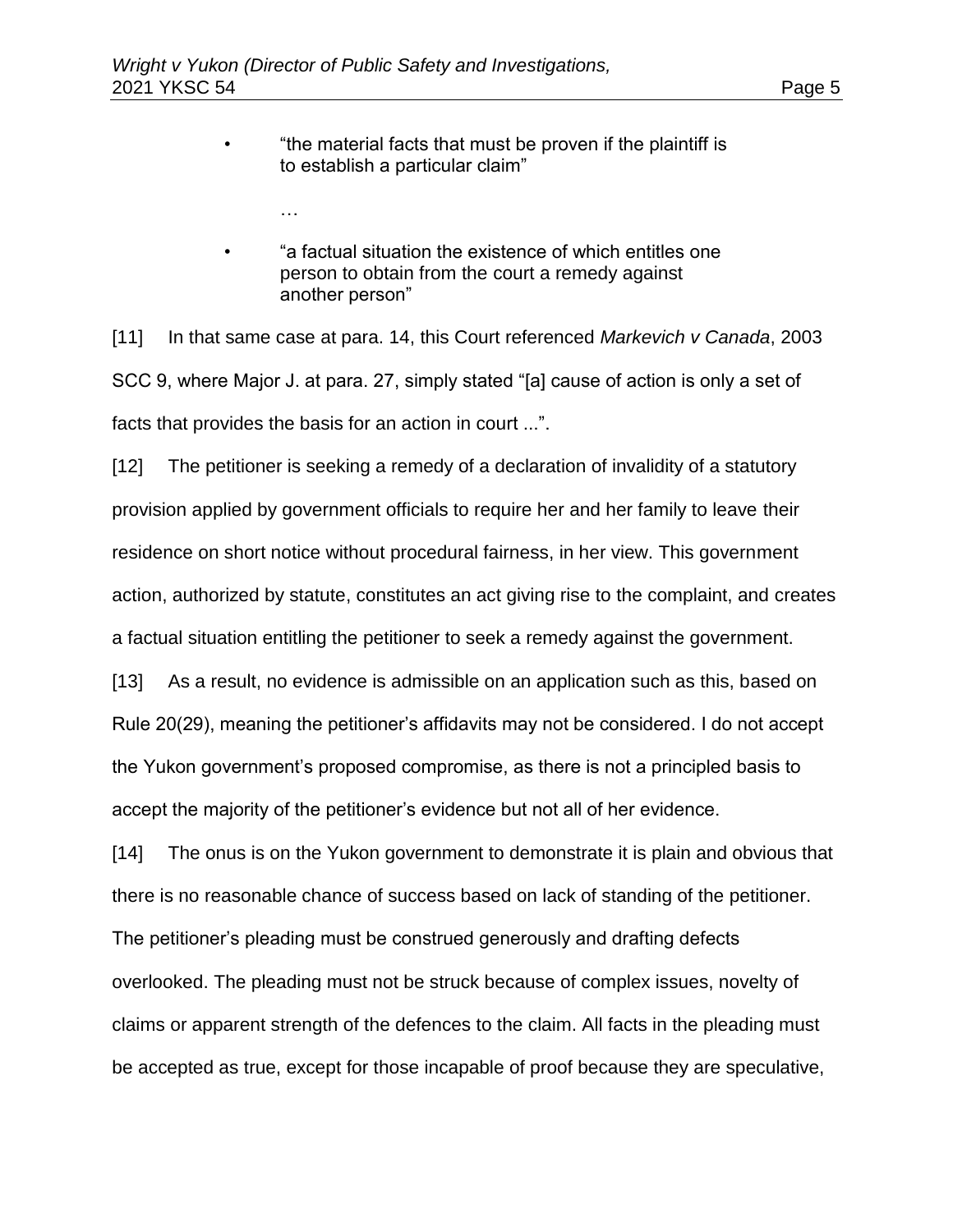based on assumptions, bare allegations or bald assertions without factual foundation, or patently ridiculous (*Northern Cross (Yukon) Ltd v Yukon (Energy, Mines and Resources)*), 2021 YKSC 3 at para. 16, see cases cited).

[15] Submissions on whether this standing decision is preliminary or final were not

made directly by the parties. If the petition is not dismissed at this preliminary stage for

lack of standing, is it possible for the standing issue to be raised again at the full hearing

on the merits, on the basis of a full record? (see *Apotex Inc v Canada (Governor in* 

*Council)*), 2007 FCA 374 paras. 14 and 24, and *Canadian Council for Refugees* at

paras. 24-39).

[16] The Supreme Court of Canada in *Finlay v Canada (Minister of Finance)*, [1986] 2 SCR 607 ("*Finlay*"), summarized the considerations for determining a question of standing on a preliminary motion as follows:

> [16] ... It depends on the nature of the issues raised and whether the court has sufficient material before it, in the way of allegations of fact, considerations of law, and argument, for a proper understanding at a preliminary stage of the nature of the interest asserted.

[17] Here, there was no suggestion that if this Court were to decide the petitioner has standing, the Yukon government would argue the matter again at the hearing on the merits. Like the respondents in the cases of *Kitimat* and *Canadian Council for Refugees*, the Yukon government has accepted the material facts in the petition as true for the purpose of the application to strike. The petition is detailed and sets out significant factual background as well as specifics of the legal grounds. Accepting the facts and the documents incorporated by reference in the petition as true, as conceded by the Yukon government, I find it contains sufficient information for the Court to make a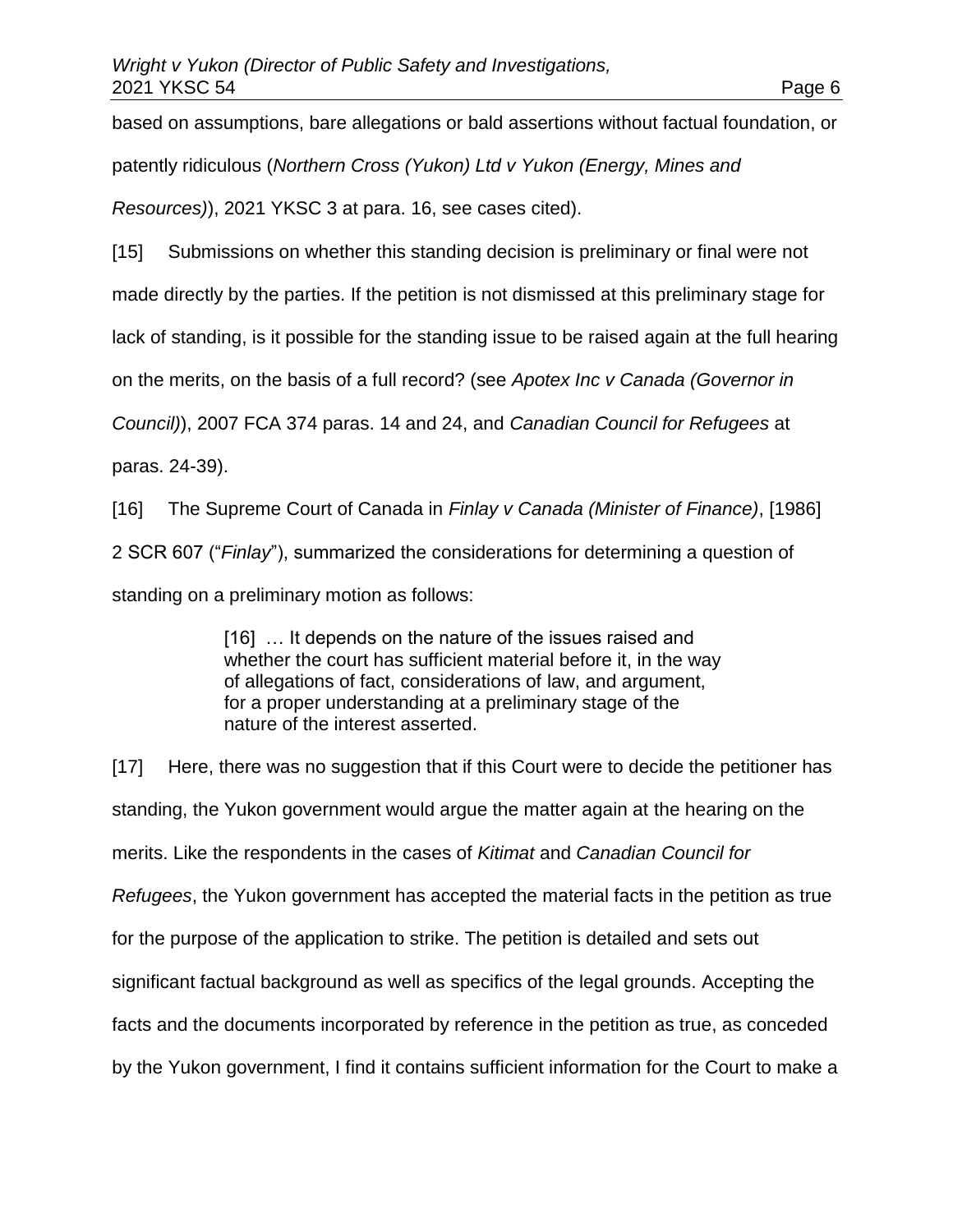final determination on standing on a preliminary application. The law and argument have been thoroughly set out so that the nature of the applicant's interest is clear.

#### **Background**

[18] The following background is taken from the amended petition, as the allegations therein are assumed to be true for the purpose of this application.

[19] Ms. Wright and her common-law spouse rented a home (the "residence") in a country residential subdivision in Whitehorse beginning in 2016. They have eight children who lived with them in the main residence on the property. A garage suite and a separate suite on the property were rented separately and occupied by extended family members.

[20] On November 5, 2020, Ms. Wright and her spouse were charged with drugrelated offences in the Territorial Court of Yukon. Ms. Wright was released that same day by a Territorial Court judge on condition that she reside at the residence.

[21] On December 9, 2020, Yukon government officials visited Ms. Wright at her residence and served her with a letter signed by the Director giving notice of termination of tenancy, dated December 7, 2020 (letter incorporated by reference in the petition). She was advised orally and by this letter that she and her family were required to vacate the residence, with all their belongings, by December 15, 2020. Ms. Wright at the same time received a similar letter dated December 8, 2020, signed by her landlord. The letters stated that because of a complaint made to the SCAN Unit about the petitioner's property, the Director conducted an investigation. From evidence obtained during the investigation, the Director concluded there was a reasonable inference that the property was being habitually used for illegal activity which was adversely affecting the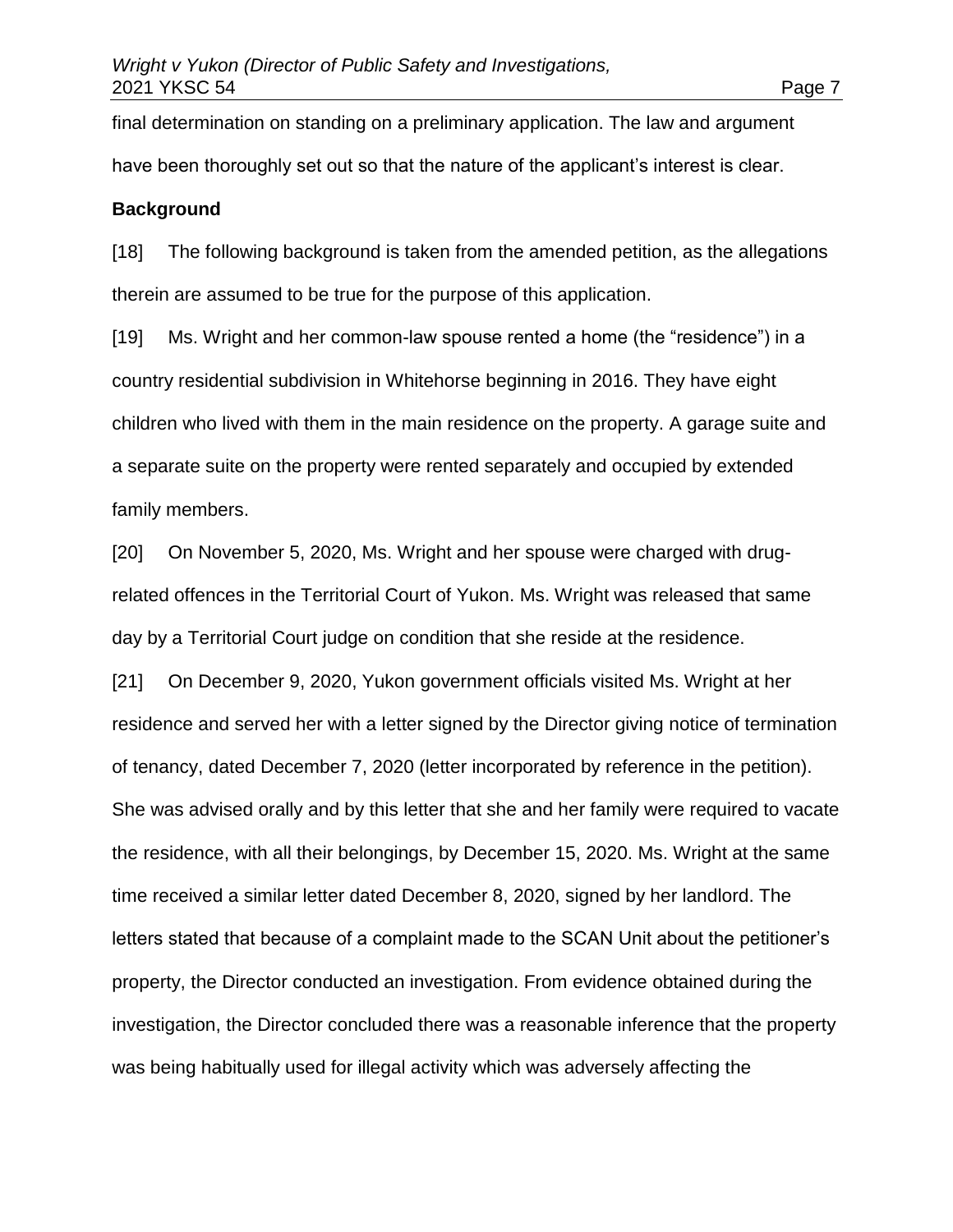neighbourhood and the safety and security of one or more persons. The specified use

of the property was described as:

For the possession, production, use, consumption, sale, transfer, or exchange of, or traffic in, a controlled substance, as defined in the *Controlled Drugs and Substance Act* (Canada), in contravention of that Act.

[22] No section number of the *SCAN Act* was referred to in the notices, although the

Director's letter included copies of ss. 1-7 of the *SCAN Act* for reference.

[23] On December 9, 2020, Ms. Wright emailed the SCAN Unit, requesting an

extension of approximately six months to remain in the residence on the property, so

her children could finish their school year at the same school.

[24] On December 10, 2020, Ms. Wright was granted an extension by the SCAN Unit until January 30, 2021.

[25] Also on December 10, 2020, counsel for Ms. Wright requested dates from this

Court to argue an injunction against the Yukon government. This injunction was never pursued.

[26] The original petition was filed on January 7, 2021, seeking judicial review of the decision of the Yukon government through the Director to terminate the petitioner's tenancy at the residence, as well as a declaration of invalidity of s. 3(2) of the *SCAN Act* based on a breach of s. 7 of the *Charter*.

[27] The petition was amended on January 21, 2021, to remove the application for judicial review of the Director's decision, and the facts on which that was based, leaving only the remedy of an invalidity declaration.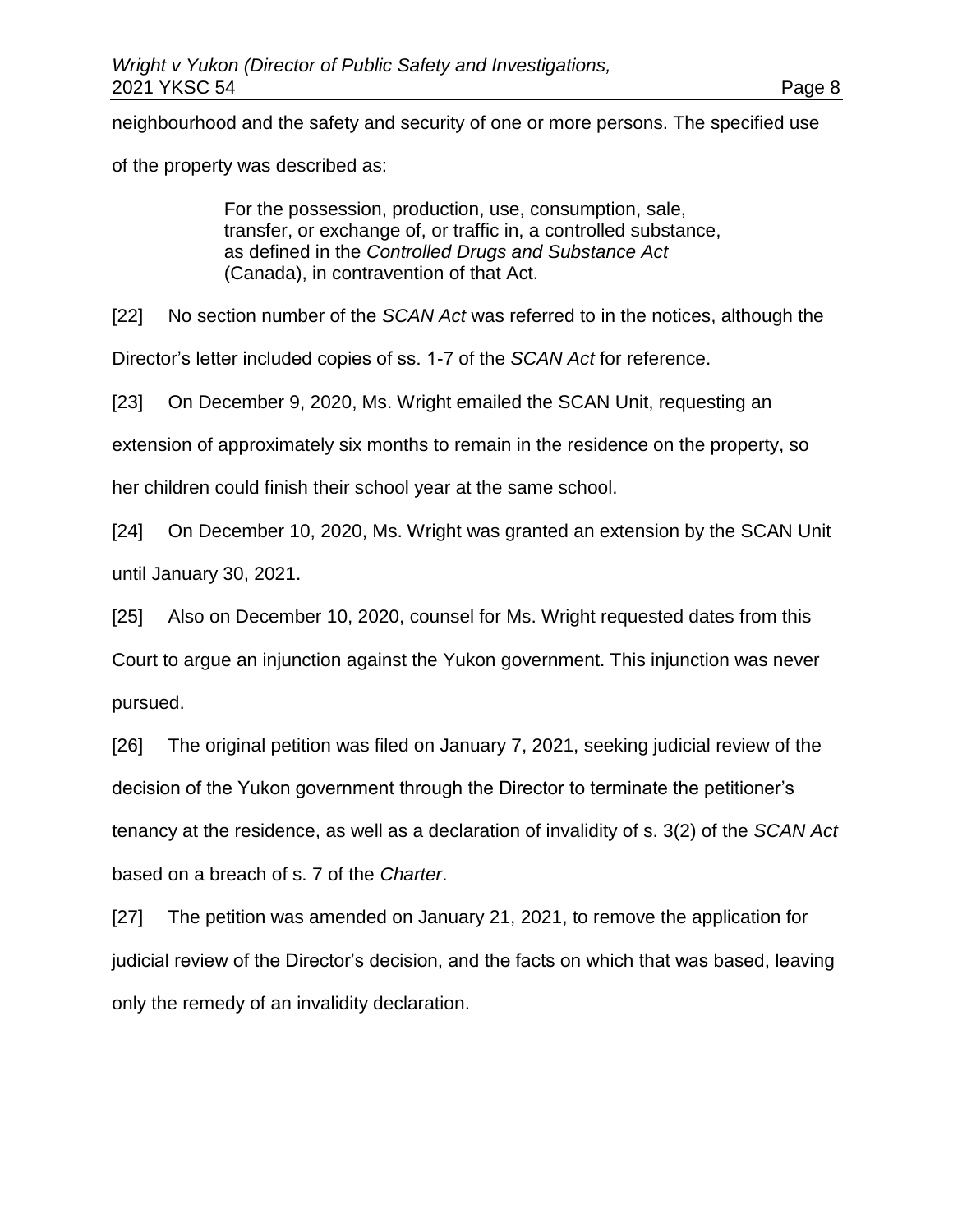[28] Both counsel submitted orally that Ms. Wright and her family had moved and this matter had been addressed between her and her landlord. The notice to terminate from the Director under the *SCAN Act* was rescinded before the end of January 2021.

#### **Law of Standing**

[29] The law has identified two types of standing – private interest and public interest

standing. Private interest standing requires a person to show they are directly affected

by the litigation. As noted by the court in *Finlay* at p. 623, (the first case to review

standing in the post-*Charter* era) quoting from *Australian Conservation Foundation Inc v* 

*Commonwealth of Australia* (1980), 28 ALR 257 at p. 270:

A person is not interested within the meaning of the rule, unless he is likely to gain some advantage, other than the satisfaction of righting a wrong, upholding a principle, or winning a contest, if his action succeeds or to suffer some disadvantage, other than a sense of grievance or a debt for costs, if his action fails.

[30] In this case, counsel agreed that when the petition was originally filed on January 7, 2021, Ms. Wright had private interest standing. At that time, she was subject to an eviction notice issued by the landlord after an investigation conducted by the Director, to take effect on January 30, 2021. However, upon rescission of the notice, before it was enforced, Ms. Wright's private interest standing became moot. Counsel for Ms. Wright does not argue she has private interest standing any longer. As a result, whether or not she has public interest standing is to be determined in this case. [31] The factors to be considered in determining public interest standing have been best described by the Supreme Court of Canada in *Downtown Eastside* at para. 37:

> … (1) whether there is a serious justiciable issue raised; (2) whether the plaintiff has a real stake or a genuine interest in [the matter]; and (3) whether, in all the circumstances, the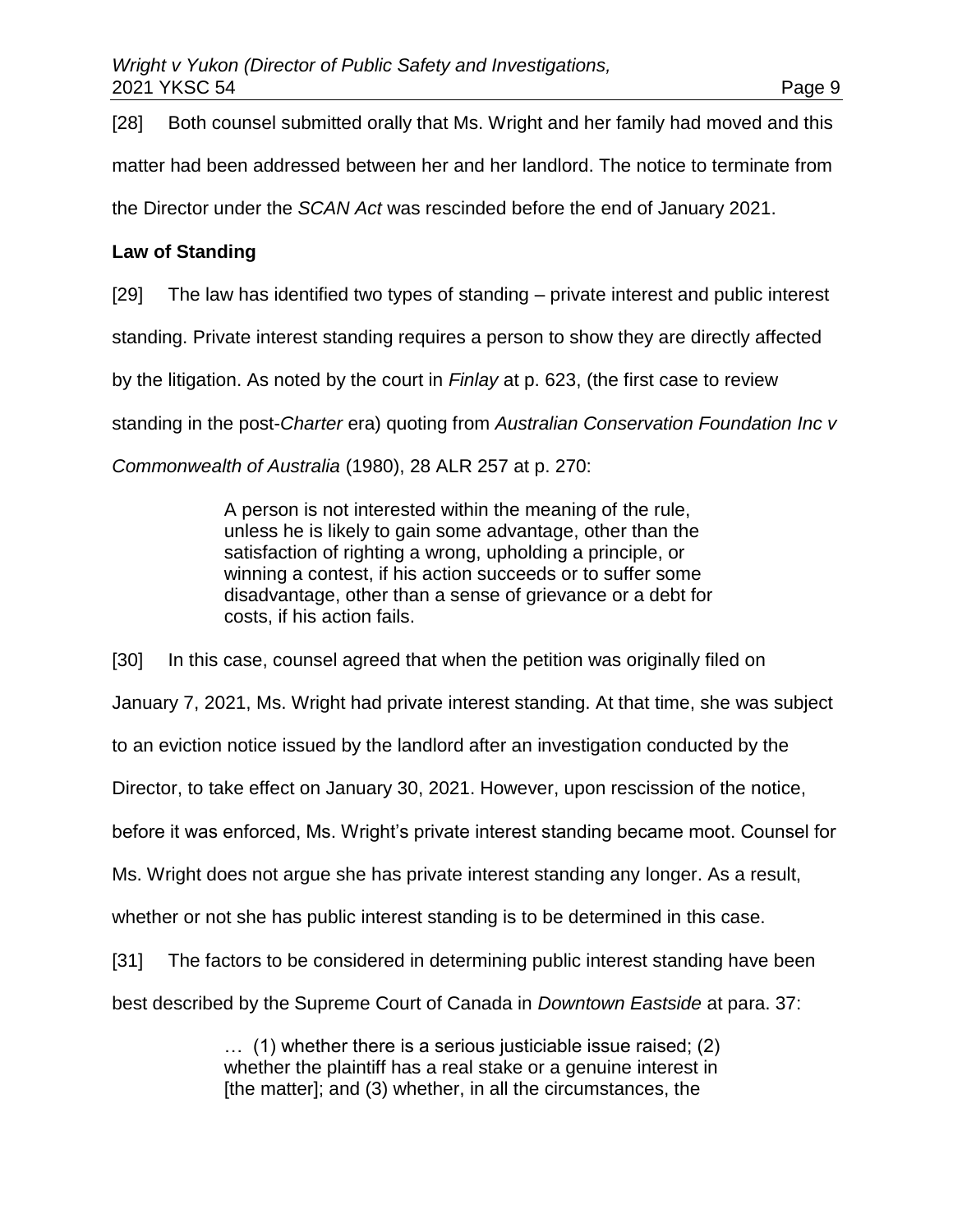proposed suit is a reasonable and effective way to bring the issue before the courts: …

[32] These factors are to be applied purposively and flexibly. The determination of public interest standing is not to be done rigidly or in a formulaic way, but courts should take a generous and liberal approach in exercising their discretion.

#### *Purpose of and principles underlying the law of standing*

[33] At the root of the law of standing is the need to strike a balance "between" ensuring access to the courts and preserving judicial resources" (*Canadian Council of Churches v Canada (Minister of Employment and Immigration)*), [1992] 1 SCR 236 at p. 252 ("*Canadian Council of Churches*") quoted in *Downtown Eastside*, para. 23). Courts have recognized that limitations on standing are necessary because not everyone who would like to litigate an issue, whether or not it affects them, should be entitled to do so (*Downtown Eastside*, para. 22).

[34] The court in *Downtown Eastside* described three purposes of public interest standing (paras. 26-30). First, restrictions on standing are part of the gatekeeping function of the courts, to ensure they do not become overburdened with marginal or redundant cases, and to screen out "busybody" litigants, in other words, litigants who do not have a direct or special interest in the proceeding. Priority of scarce judicial resource allocation should be given to those with a personal stake in the outcome of a case.

[35] The second purpose of limiting standing was described as the courts needing the "benefit of contending points of view" of those most directly affected by the litigation to have the evidence and arguments presented thoroughly and carefully.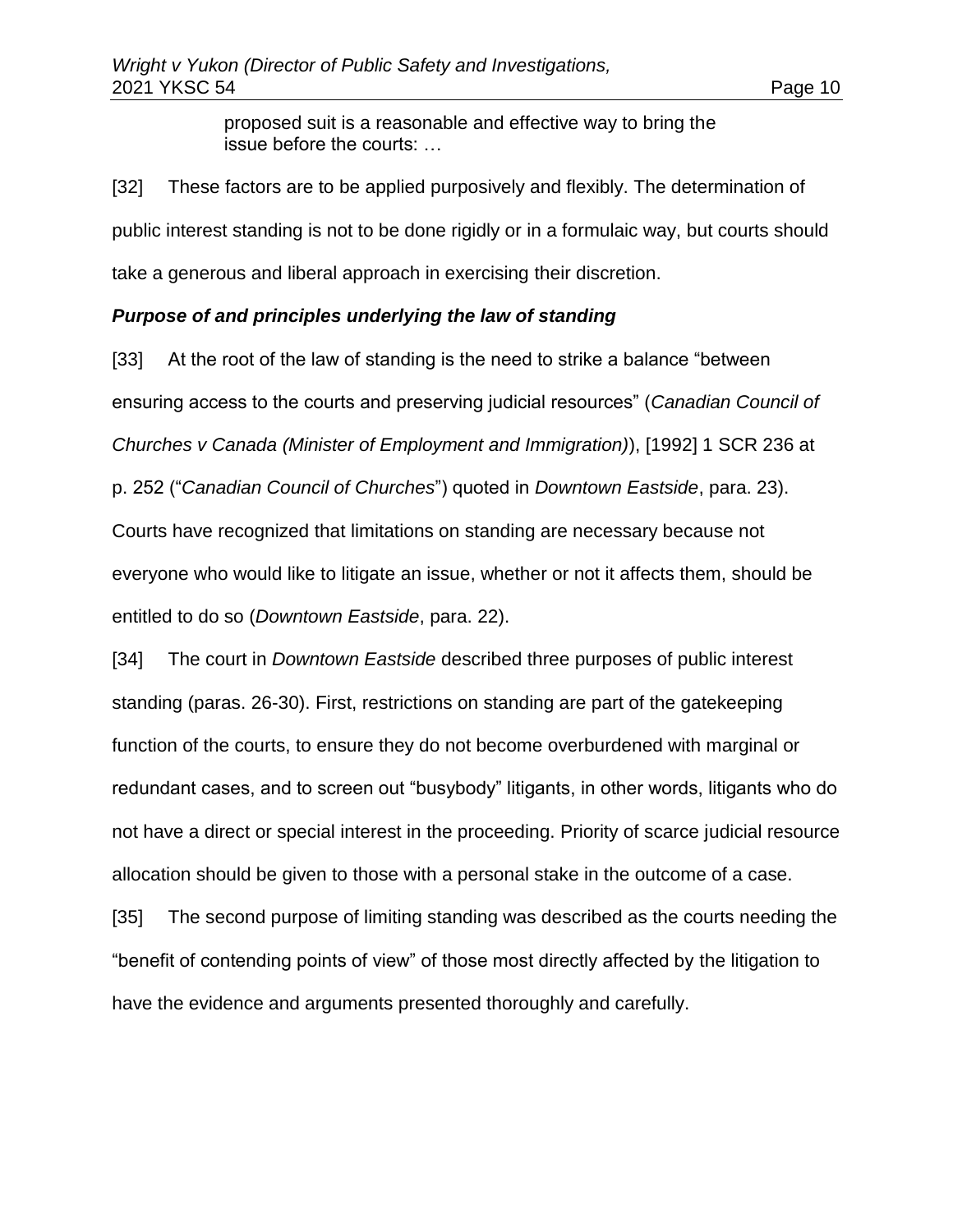[36] Thirdly, limitations on standing are to ensure the courts play their proper role within our democratic system of government. The question to be litigated must be a justiciable one, that is, one that is appropriate for judicial determination.

[37] The principle of legality underlies the development of standing in public interest cases. Legality means ensuring that the state acts in conformity with the Constitution and the law and no law can be immunized from challenge.

[38] Decisions about public interest standing are an exercise in judicial discretion.

#### **Application of law to facts of this case**

[39] The application to dismiss was brought by the Yukon government, and they have the burden to demonstrate no reasonable chance of success based on a lack of standing. A determination of standing requires the Court to be persuaded that the three factors set out above, applied purposively and flexibly, are sufficient to grant the petitioner public interest standing.

[40] The three factors must be weighed cumulatively, not individually. I will consider each separately below to demonstrate the analysis. However, they are not a checklist or technical requirements. Applying a purposive, flexible and generous approach, I will weigh the three factors cumulatively.

## *(1) Serious justiciable issue*

[41] A serious justiciable issue has been described in *Downtown Eastside* at para. 42 as:

> … a "substantial constitutional issue" (*McNeil*, at p. 268) or an "important one" (*Borowski*, at p. 589). The claim must be "far from frivolous" (*Finlay*, at p. 633), although courts should not examine the merits of the case in other than a preliminary manner. … Once it becomes clear that the statement of claim reveals at least one serious issue, it will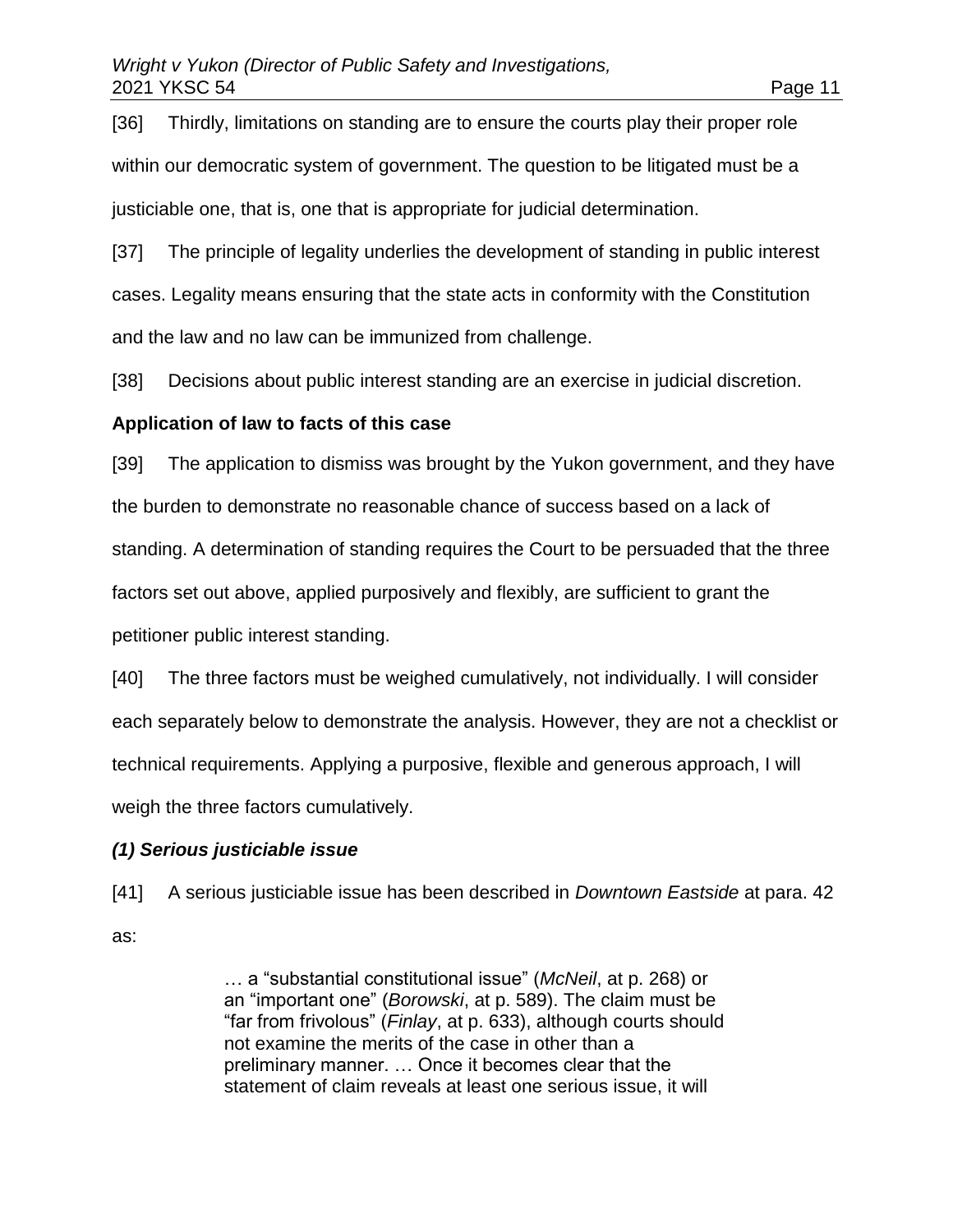usually not be necessary to minutely examine every pleaded claim for the purpose of the standing question.

[42] This factor addresses the proper role of the courts as well as ensuring scarce resources are allocated to issues that are not marginal or frivolous.

[43] The petitioner says there are significant constitutional issues raised in this application: the infringement of s. 7 *Charter* rights of individuals subjected to the termination of their tenancy under s. 3(2) of the *SCAN Act*. This includes the issue of the failure of the procedure under s. 3(2) to be conducted in accordance with the principles of fundamental justice.

[44] The Yukon government concedes that the issues raised by the merits of this case by the applicant are serious justiciable issues.

[45] This is an uncontested factor and the threshold of seriousness is clearly met on the facts and grounds set out in the petition.

#### *(2) Nature of the petitioner's interest*

[46] This factor is designed to eliminate the "busybody" litigant by ensuring the litigant has a stake in the proceeding or is engaged with the issues raised (*Downtown Eastside*, para. 43)*.* 

[47] The interest of Ms. Wright in this case is unique. She had private interest standing when the petition was initiated, but that situation is now moot. The question is whether the fact that she was at one point about to be evicted under the *SCAN Act* but never was, gives her a sufficient interest to be granted public interest standing.

[48] The Yukon government argues Ms. Wright is a "busybody" litigant. It relies on para. 43 of *Downtown Eastside*, in which the Court adopted the statement made by the Court in *Canadian Council of Churches*, where it was clear the applicant had a genuine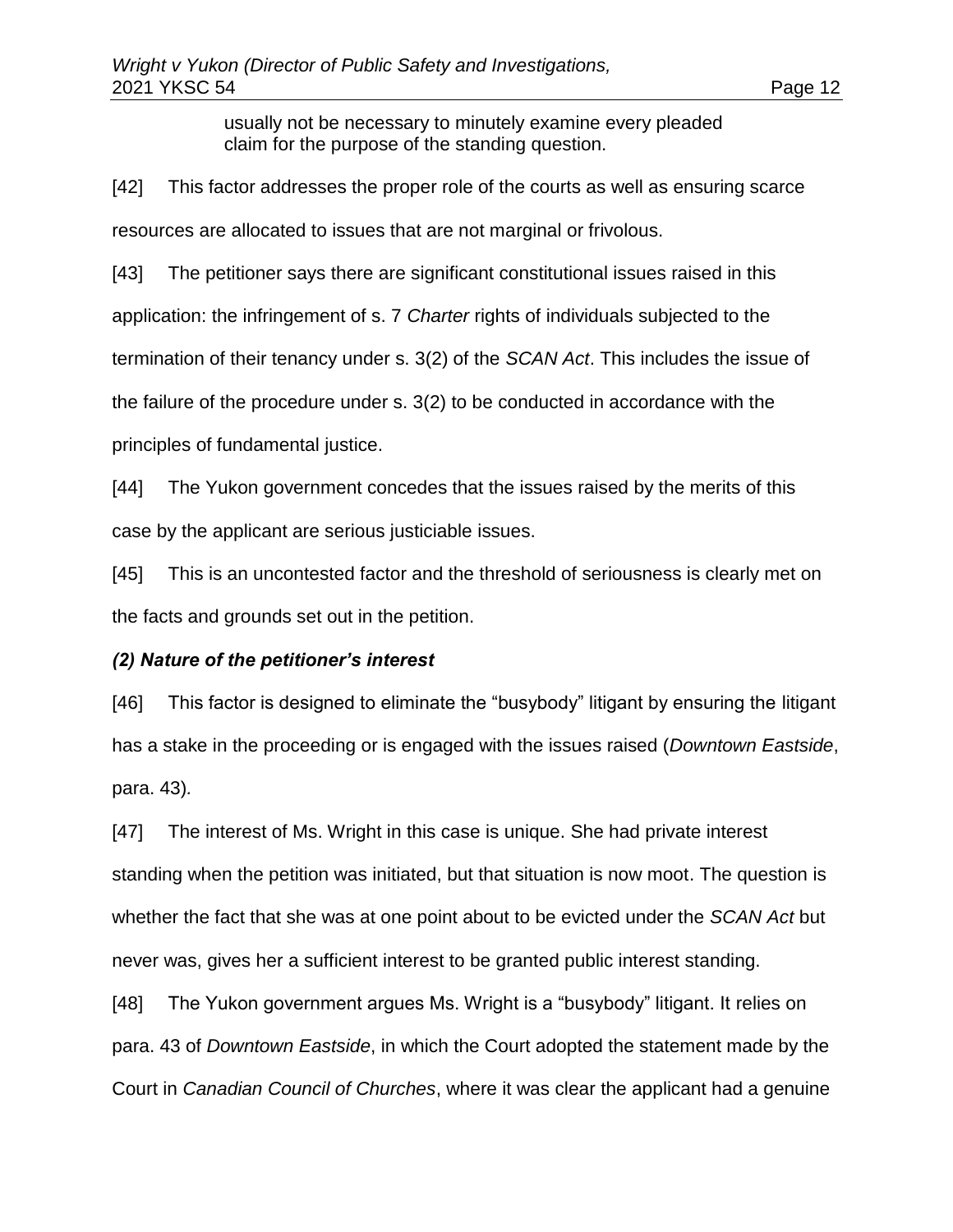interest because it had "the highest possible reputation and has demonstrated a real and continuing interest in the problems of refugees and immigrants (p. 254)". The Yukon government argues that Ms. Wright's relatively short engagement with the SCAN Unit in December 2020 and January 2021 does not constitute the necessary connection with this litigation. Unlike the organizations granted standing in other cases such as the *Canadian Council of Churches*, the Yukon government says Ms. Wright has not included in her petition any material indicating past experience with or advocacy for people who are homeless or who have been directly affected by the SCAN Unit or the *SCAN Act*.

[49] Counsel for Ms. Wright referred to the comment made in *Downtown Eastside* at para. 28: the concerns about busybodies may be overstated. The court quoted Professor K.E. Scott who wrote "[t]he idle and whimsical plaintiff, a dilettante who litigates for a lark, is a specter which haunts the legal literature, not the courtroom" ("Standing in the Supreme Court – A Functional Analysis" (1973), 86 *Harv. L. Rev.* 645 at p. 674). The court also noted the many other tools available to manage litigation to ensure unmeritorious cases do not consume scarce judicial resources. These include but are not limited to summary judgment applications on the merits; ensuring pleadings rules are followed; and costs awards.

[50] Counsel for Ms. Wright notes that she has lived through the initial SCAN process, and as a member of a First Nation shares a cultural identity with a group that is marginalized and over-represented in the criminal justice system.

[51] I find the unusual circumstances of this case, where Ms. Wright had private interest standing initially, even though it was lost due to circumstances not yet fully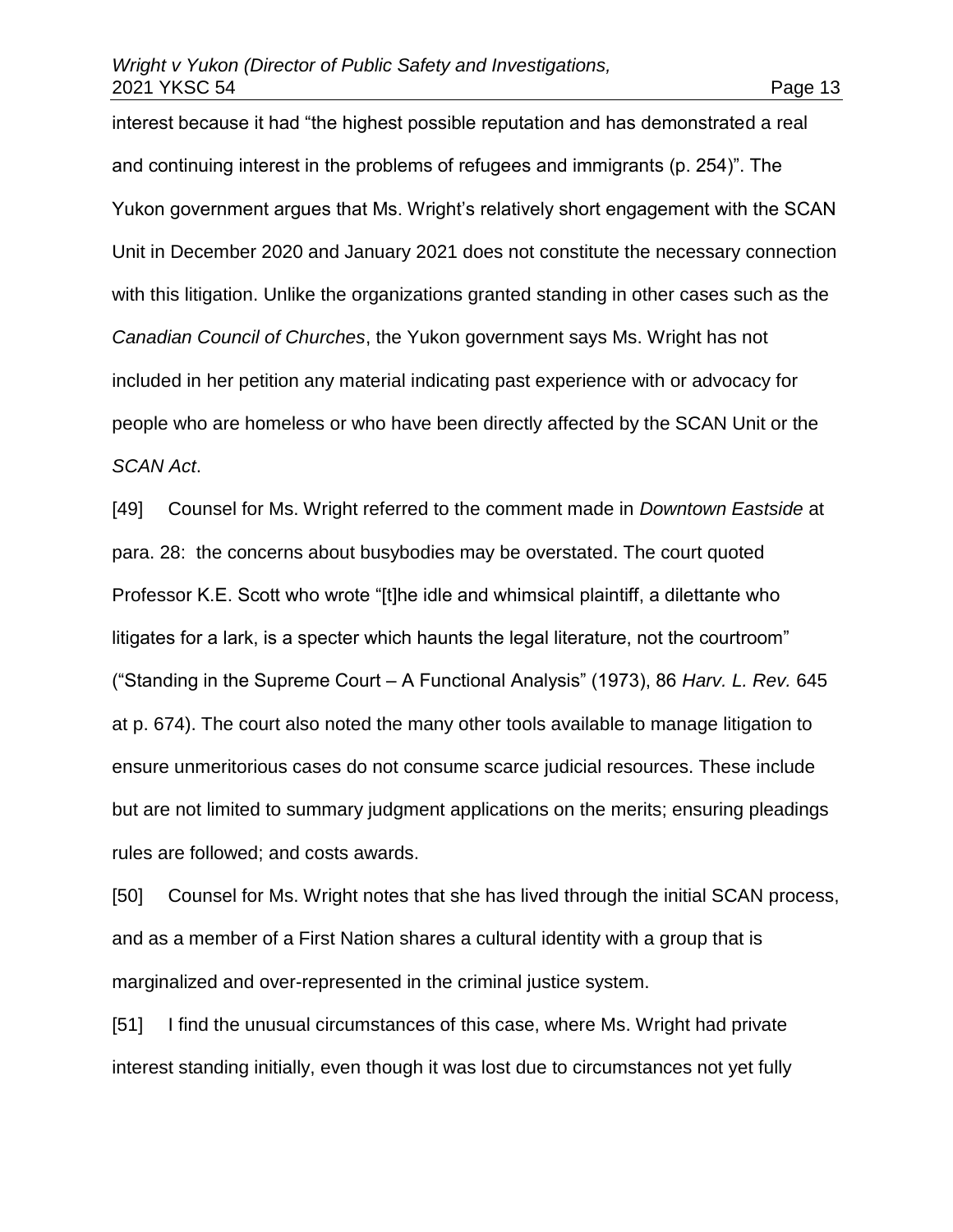explained on the record, gives her an interest beyond that of many other public interest litigants. For example, she has a greater interest than the plaintiff in the original challenge by Borowski, who was a concerned taxpayer found to have a genuine interest in the case. She has a greater interest than Professor Alford in *Alford v Canada*, 2019 ONCA 657, a law professor with expertise in constitutional law and national security who successfully obtained standing to challenge a section of the *National Security and Intelligence Committee of Parliamentarians Act*, SC 2017, c 15, s 12, based on its contravention of Parliamentary privilege. Ms. Wright has been personally and directly affected by the implementation of the *SCAN Act*, having lived through receiving a notice to leave her residence with her spouse and eight children within five days in December, later extended for another six weeks. The fact that the eviction notice from the Director was rescinded does not mean she does not have a "continuing interest" in the issue. This is an unreasonably narrow interpretation of continuing interest. An individual who has experienced what they perceive to be an injustice, and who identifies with others who may be subject to similar perceived injustices caused by the same process or law, can have a continuing interest in the issue even if they are no longer directly affected. The petitioner has sufficient interest in the case to support public interest standing.

## *(3) Reasonable and effective means of bringing the issue before the court*

[52] The interpretation of this third factor was clarified in *Downtown Eastside*. The court confirmed it is not a strict requirement. An applicant does not need to show there is no other or even any other reasonable and effective means of bringing the matter before the court. Instead, the question to be asked is whether the proposed lawsuit is, in all of the circumstances, a reasonable and effective means of bringing the matter before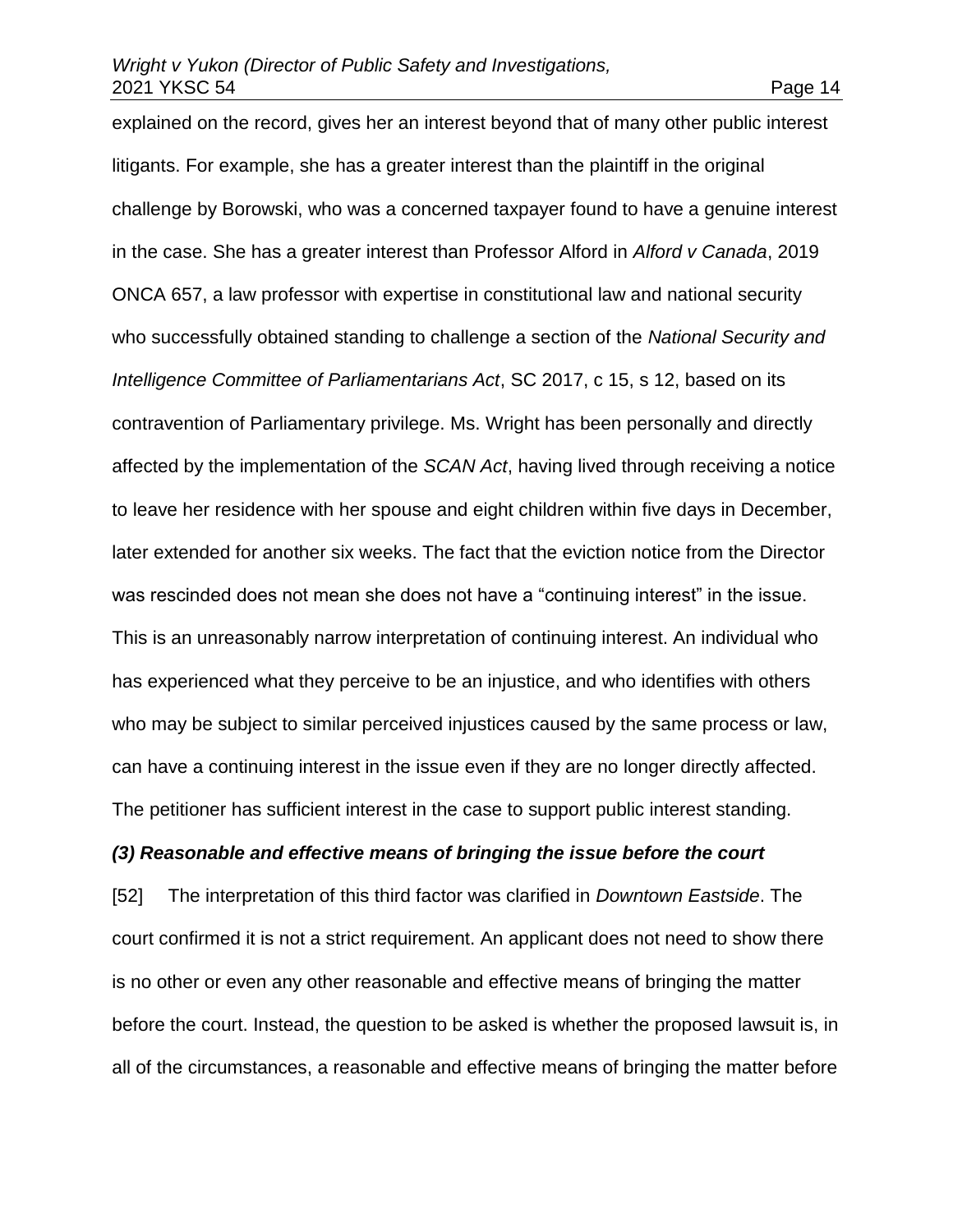the court. This must also be assessed in a flexible and purposive manner (*Downtown Eastside* at para. 52).

[53] Examples of considerations for assessing this factor set out in *Downtown Eastside* include:

- (a) the applicant's resources, expertise, and ability to situate the issues in a concrete factual setting in bringing forth the claim;
- (b) whether the issues are of public interest and go beyond the interests of those most directly affected;
- (c) whether on a pragmatic approach there are realistic alternative means that provide a better context and more efficient use of judicial resources, such as parallel proceedings; and
- (d) whether the granting of public interest standing could prejudice challenges by others with more direct interest, or could affect those with direct interest who have deliberately refrained from suing.

[54] The purposive approach to assessing this factor requires the Court to consider the need to have a full adversarial hearing and whether the proposed proceeding is the best use of scarce judicial resources. This factor is also connected closely to the principle of legality; that is, the role of courts to ensure government acts lawfully. [55] In this case, the Yukon government argues there is no need for Ms. Wright to be granted public interest standing as there are others who have been evicted or experienced significant impacts under the *SCAN Act*. Individuals with a private interest and a concrete factual dispute provide a more appropriate adversarial context for the dispute.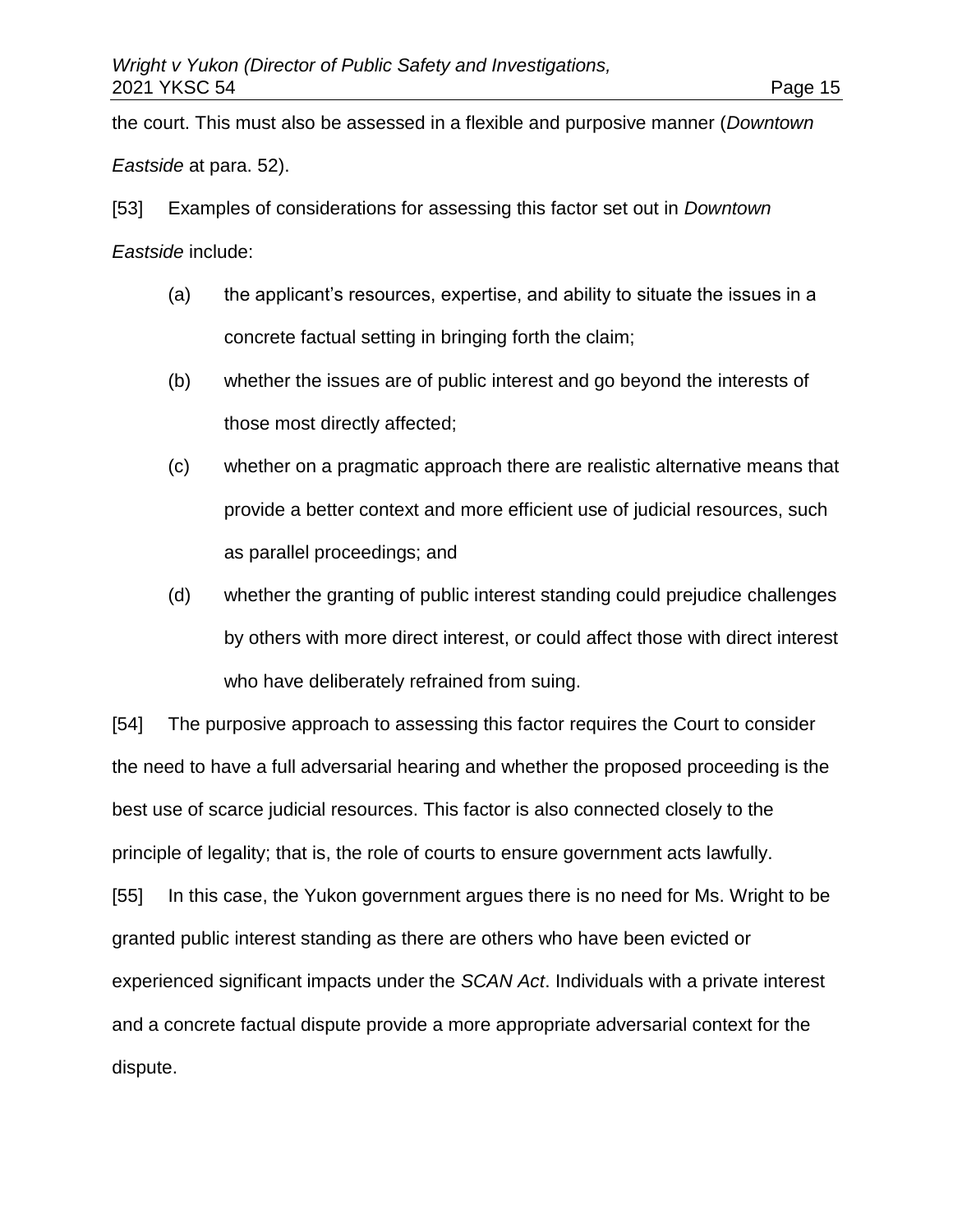[56] The Yukon government further argues this is not a situation as described in *Downtown Eastside*, where potential applicants who are directly affected do not have the resources or capacity to bring the *Charter* challenge. Instead, the Yukon government says that often the individuals who are the subject of complaints are engaging in lucrative endeavours such as bootlegging, drug trafficking and prostitution, so they do not lack resources or sophistication. Ms. Wright herself is an example as she initiated this petition immediately after she had received notice of eviction.

[57] Counsel for Ms. Wright agrees that she has the capacity to bring forward the claim, unlike however, many others who are subject to the *SCAN Act*. This case is rare because most of the individuals receiving SCAN notices do not have the capacity or willingness to pursue this kind of litigation. Counsel says this is evidenced by the fact that in the 15 years since the introduction of the SCAN legislation, only one other termination of tenancy under s. 3(2) was challenged in court, and that challenge did not include a constitutional argument. Counsel for Ms. Wright also notes that if a directly affected litigant did bring the challenge under s. 3(2) to court, (absent a successful injunction application) it is unlikely that the matter would be resolved before an eviction was enforced or the litigant had otherwise left the property. He argues that even though the Director's notice was rescinded, there is a sufficiently developed factual context to allow for concrete arguments in an adversarial context.

[58] Counsel for Ms. Wright also argues that this is an issue of public interest and if standing is not granted, there is a risk that the legality of the Yukon government's continuing actions under the *SCAN Act* will not be assessed.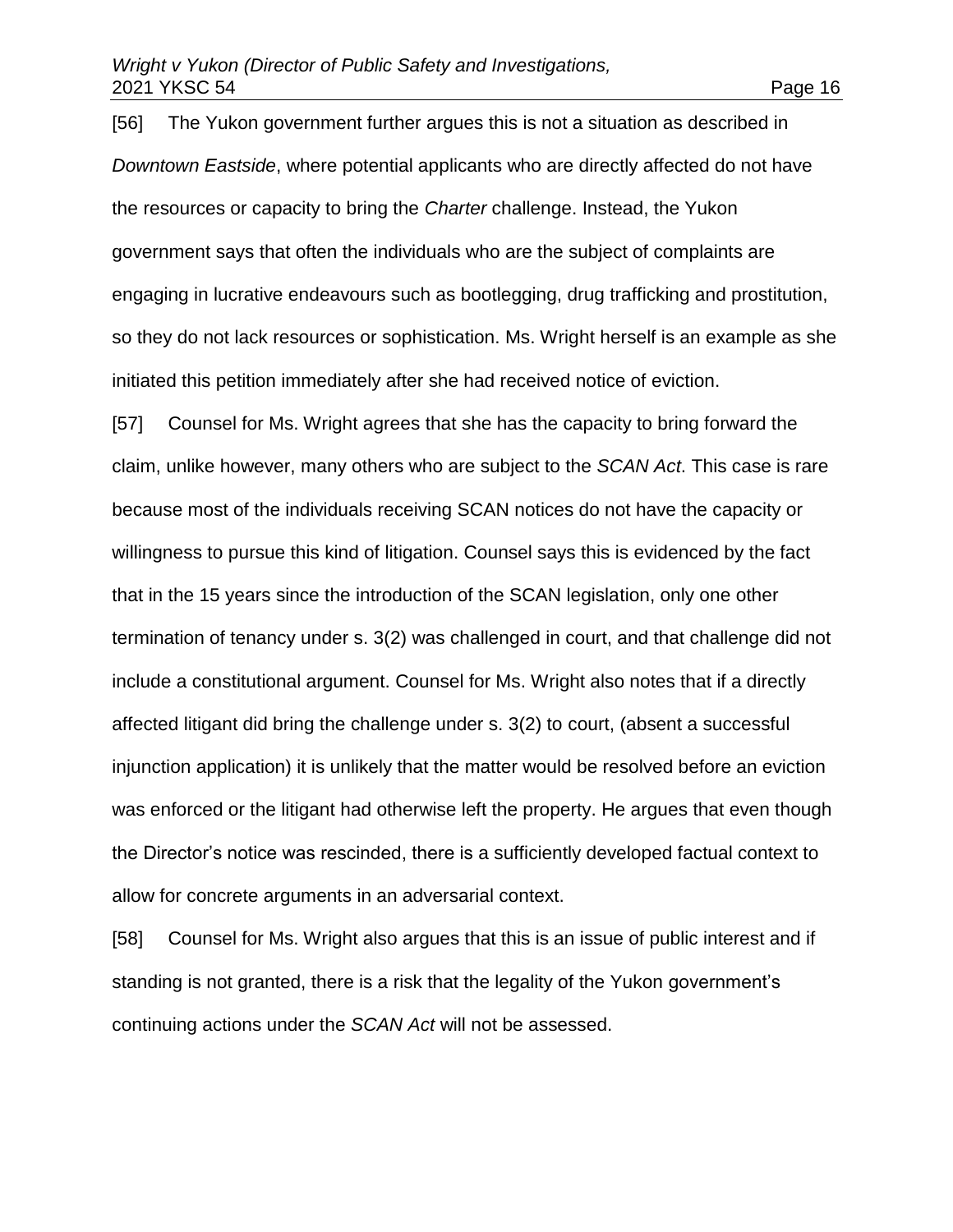[59] I agree with the petitioner that this lawsuit is a reasonable and effective means of challenging the legislation. The petitioner has demonstrated the capacity to initiate this litigation. She has a direct interest because of her receipt of a notice to terminate her tenancy from the Director under the *SCAN Act* and her landlord. Assessing the legality of s. 3(2) of the *SCAN Act* is in the public interest because of its potential significant impact on individuals. It has not been addressed in the 15 years since the introduction of the legislation. I do not accept the assertion of the Yukon government that all individuals who may be affected by the *SCAN Act* are resourced and sophisticated because of their alleged "lucrative endeavours" of bootlegging, drug consumption or selling, or prostitution. People involved in these activities (assuming the allegations are proved) are just as likely to be marginalized or disaffected individuals. If they are engaged in illegal activities, they may not wish to initiate a public court proceeding, no matter how much they may feel it is justified. This was the case in *Downtown Eastside*, where many of the sex-workers most affected by the impugned prostitution laws were reluctant or refusing to identify themselves for fear of reprisal. Ms. Wright's bringing of this application allows for other disaffected individuals to have some access to justice. There are no parallel proceedings elsewhere that this Court has been made aware of, and no other clear realistic alternative means of considering the matter. Finally, there is no evidence that hearing this case may prejudice other individuals with a more direct interest or who chose not to pursue such an application.

#### **Conclusion**

[60] Weighing the three factors cumulatively, and applying a flexibly and purposive approach, I will grant public interest standing to Ms. Wright to pursue this legal action.